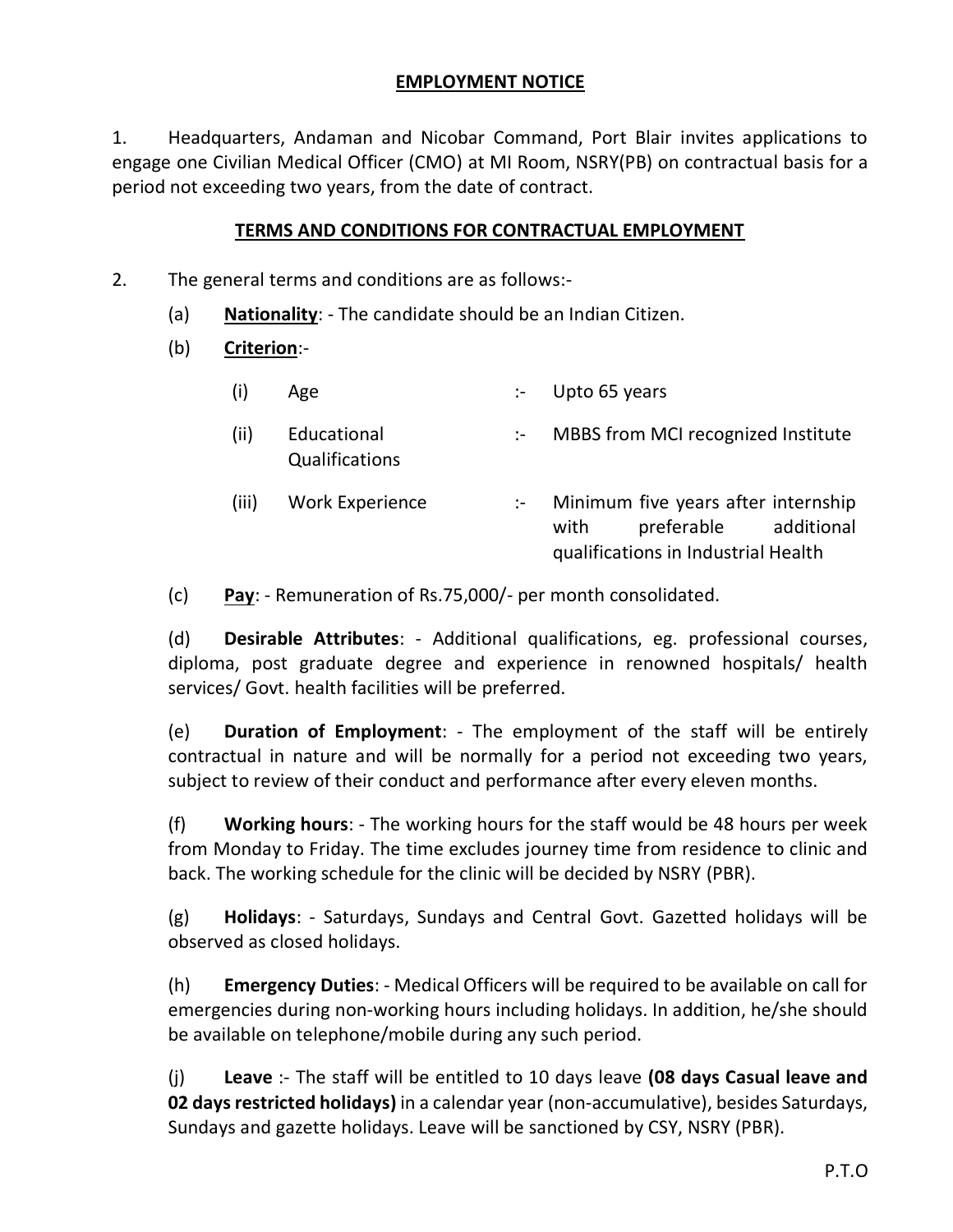(k) **Medical Fitness**: - The Medical Officer should be medically fit to fulfil the duties as assigned. A medical fitness certificate issued by a Registered Medical Practitioner is to be endorsed with the application.

(l) The appointment can be terminated at any time, on either side, by giving one month notice or by paying one month salary, without assigning any reason or failure to complete 03 months to the satisfaction of the competent authority.

(m) Non Practicing allowance will **not** be admissible.

(n) No Dearness allowance and other allowances as admissible to the Central Govt. Servants shall be admissible.

(o) The appointee will **not** be entitled to any TA for the interview and for joining the appointment.

3. Application as per prescribed proforma, together with self-attested copies of certificates/ testimonials alongwith two unattested copies of recent passport size photographs (stapled) should be forwarded to **"The Commander-in-Chief, for SSO(Civ) Headquarters, Andaman & Nicobar Command, PO-Haddo, Port Blair-744102"**, within **30 days** of publication of the advertisement. The application received after due date will not be entertained.